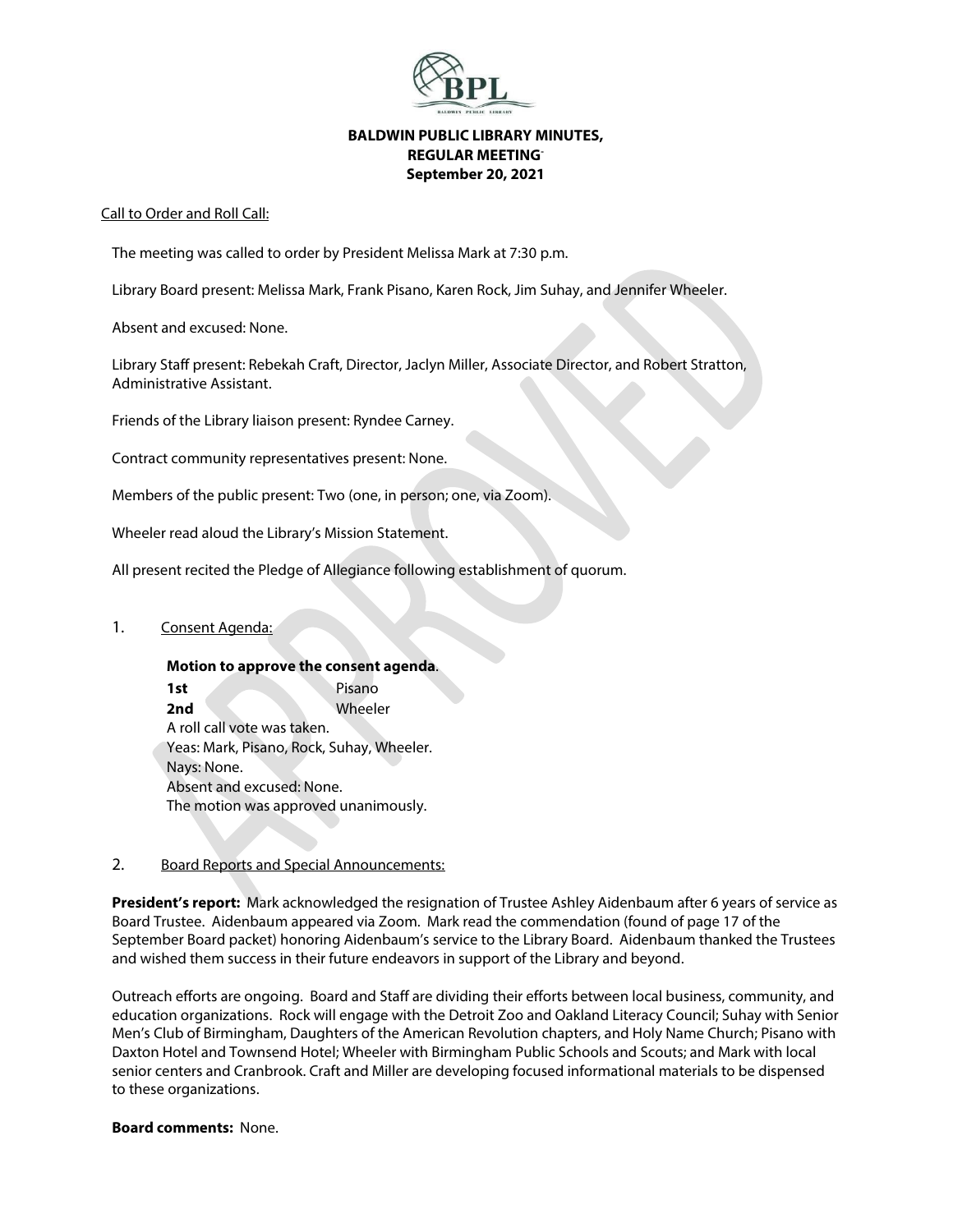**Staff Anniversaries:** Pisano recognized the following staff anniversary: Brandon Bolek-Toubeaux (20 years of service), Petra Campbell (2 years), David Dapkus (4 years), Patricia Henricks (4 years), Jessica Hoeck (4 years), Jeff Jimison (4 years), Josh Rouan (21 years), Vicki Sower (14 years), Lynn Sztykiel (2 years), and Elisabeth Volpe (16 years).

**Upcoming events of interest:** Miller reported upcoming events at the Library, full details of which can be found on pages 98-99 of the September Board packet.

## 3. Board Committee Reports

#### **Finance Committee:**

Pisano reported that the Finance Committee met on Monday, September 13 in the Jeanne Lloyd Room. Present were Mark, Pisano, Suhay, Craft, and Miller. Full minutes of this meeting can be found on page 20 of the September Board packet.

Mark gave remarks of gratitude for the Van Dragt Trust donation, which has since been used for renovations in the building. These renovations included repainting the Grand Hall, and replacing carpeting and furniture on the second floor. The Van Dragt Trust will soon be used for expanding the Children's Garden along the northern side of the building. This will improve a previously unused space to make it available for children's activities, story times, and leisure. The Design Review Application and additional details can be found on pages 27 – 42 of the September Board packet.

The next meeting of the Finance Committee will take place on Monday, October 11, 2021, at 4:00 p.m. in the Delos Board Room. A Zoom link has been included in the public notice for those who wish to participate virtually.

#### **Building Committee:**

Suhay reported that the Building Committee met on Wednesday, August 25 in the Jeanne Lloyd Room. Present were Mark, Pisano, Suhay, Craft, Miller, Kristen Tait, Merritt Cieslak Design (MCD) Principal Architects Steven Schneemann and Ron Cieslack, and MCD Interior Designer Dianne Schurg. Full minutes of this meeting can be found on pages 23 of the September Board packet.

583 responses were gathered from a public survey regarding Phase 3 renovations. Survey responses can be found on pages 43 – 80 of the September Board packet. These responses will be discussed during the upcoming Building Committee meeting.

Craft added that Miller arranged for a company to clean the exterior limestone walls on September 20. Electrical outlets have been installed on a corner of the north side of the building to allow for low-voltage exterior lighting.

The next meeting of the Building Committee will be held on Wednesday, September 22 at 4:00 p.m. in the Jeanne Lloyd Room. A Zoom link has been included in the public notice for those who wish to participate virtually.

#### **Strategic Planning Committee:**

Rock reported that the Strategic Planning Committee met on Wednesday, September 15 in the Director's Alcove. Present were Rock, Suhay, Craft, and Miller. Full minutes of this meeting can be found on page 81 of the September Board packet.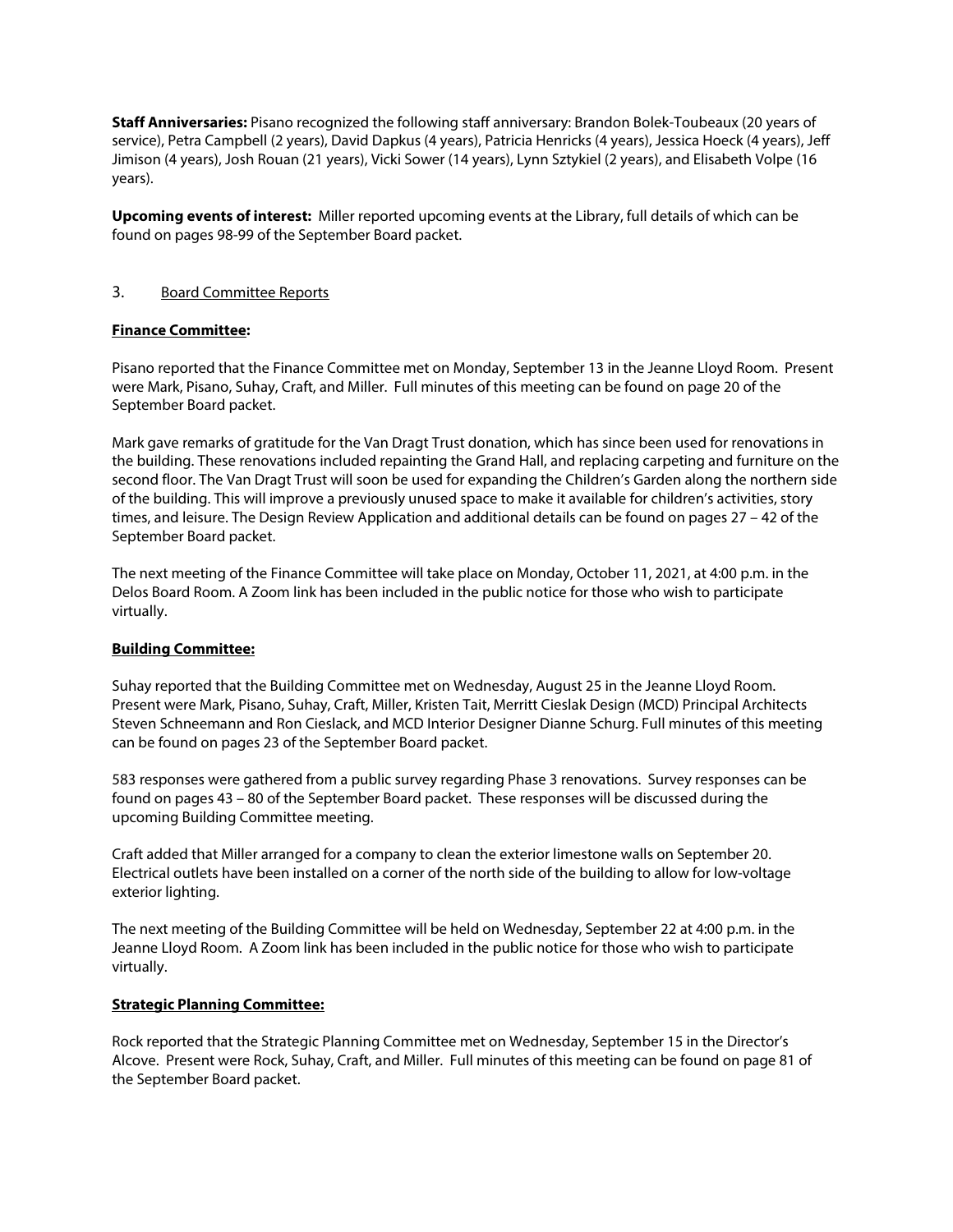A community survey will be offered to the public from October 4 through October 15. Mark inquired how the survey would be conducted. Craft responded that the survey will be emailed to the Library's list of 12,000 patrons, with survey copies made available within the Library. She noted the possibility of mailing a survey to every Birmingham and contract community resident, which would cost around \$4000 and is being considered.

Suhay noted that Ann Stuntz has agreed to facilitate focus groups to support revisions to the Strategic Plan. She has previously facilitated focus groups at the Library during the 2010 strategic planning process. The focus groups will be held via Zoom.

The next meeting of the Strategic Planning Committee will take place on Wednesday, November 17 at 9:00 p.m.

## 4. Library Report:

Craft and Miller presented highlights from the Library Report, which can be found on pages 83-95 of the September Board packet.

Computer use time for patrons has been increased from 45 minutes to 90 minutes. This limit was put into place as a safety measure during the COVID-19 pandemic. Teen programs have been held in person this summer and will continue in person throughout the fall. Youth Librarians are hosting outdoor story times at Barnum park four times weekly. Some Adult Services programs, such as Learning in Retirement, are returning in-person. The continuation of in-person programming is tentative based on COVID-19 case numbers.

Several new staff members have been hired in the Circulation Department. Beverly Banks and Elisa Barraza Barrios have been hired as Circulation Assistants. Diana Ancog and Haylie May have been hired as Pages.

A wood and marble table which belonged to Martha Baldwin has been transferred to the Birmingham Museum where it will be put on display.

Daughters of the American Revolution Piety Hill Chapter have donated to the Library to add American history titles, and have set up a Constitution Week display in the Grand Hall.

The Library's Polaris system has been upgraded to version 7.0. This enables staff to catalog and perform maintenance remotely.

The IDEA Task Force continues implementing a monthly thematic calendar, highlighting Hispanic Heritage Month in October and Dyslexia Awareness in November. The IDEA staff book club will be reading *The Fire Keeper's Daughter* and discussing on November 3. A diversity audit of the adult print collection will be performed by staff members. The Youth Services department continues to work through Project Ready.

The 2021 Summer Reading Program report can be found on pages 93 – 96 of the September Board Packet. Selected participants were awarded gift cards for a variety of accomplishments in the program. Miller gave special thanks to the Friends of the Library and iCode of Troy for their support.

First grader Rubina S. was drawn as the winner of a 3D printer, donated by JoAnn Fabric and Creativebug, for their participation in the Beanstack "Carnival of Reading Challenge." Congratulations!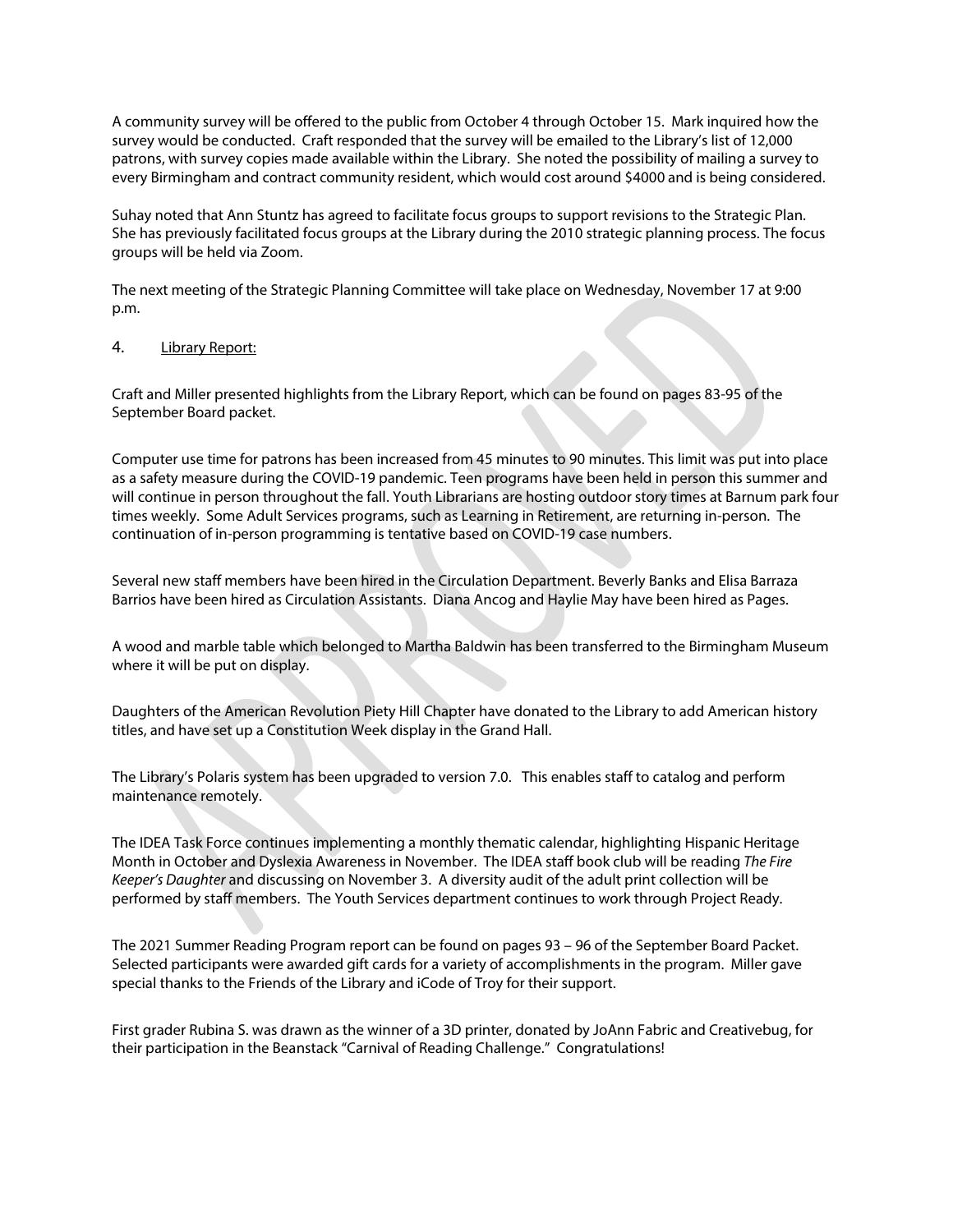Miller continues working with graphic designer Michelle Hollo on promotional and marketing materials for the Library, including Learn.Connect.Discover, student welcome booklet, community outreach flyer, Idea Lab booklet, among other items.

Youth Services Librarians Stephanie Klimmek and Susan Dion attended the Greenfield Elementary PTA "Back to School Picnic" on September 10 on behalf of the Library.

The Idea Lab continues finalizing expansion into the former Computer Lab. Workstations have been set up with multiple computers to eliminate the "computer bottleneck" the Idea Lab previously experienced with regards to workflow. Jeff Jimison's full Idea Lab monthly report can be found on pages 91-92 of the September Board packet.

## 5. Liaisons

Friends: Friends President Ryndee Carney reported Friends membership dropped from 375 to 243 in the previous fiscal year, and posited this is due to the COVID-19 pandemic and lack of traditional large book sales where the Friends are typically able to recruit members. She noted although membership was down, contributions from donors has been stable. The Friends generated approximately \$28,000 in the last fiscal year, compared to around \$38,000 the prior year. Pre-COVID fiscal year revenue was \$53,000.

The Friends donated \$23,375 in this past fiscal year and ended the year with \$35,777.18 in reserve.

Former Library Board Trustee David Underdown will replace Jennifer Peterson as Treasurer as her and her family have moved to Troy.

Craft thanked the Friends for their recent donation of \$6,300 for Adult Services programming.

Pisano commented that he would discuss the plausibility of a dedicated book sale space during Phase 3 renovation talks.

Beverly Hills: There was no report.

Bloomfield Hills: There was no report.

Bingham Farms: There was no report.

- 6. Unfinished Business: None.
- 7. New & Miscellaneous Business: None.
- 8. Items Removed from Consent Agenda: None.
- 9. Information Only: See pages 97-114 of the September Board packet.
- 10. General Public Comment Period: Sheila Brice gave her gratitude to Ashley Aidenbaum for her 6 years of service on the Library Board. She commended the Board for their work on community outreach and Phase 3 renovation planning.
- 11. Adjournment: